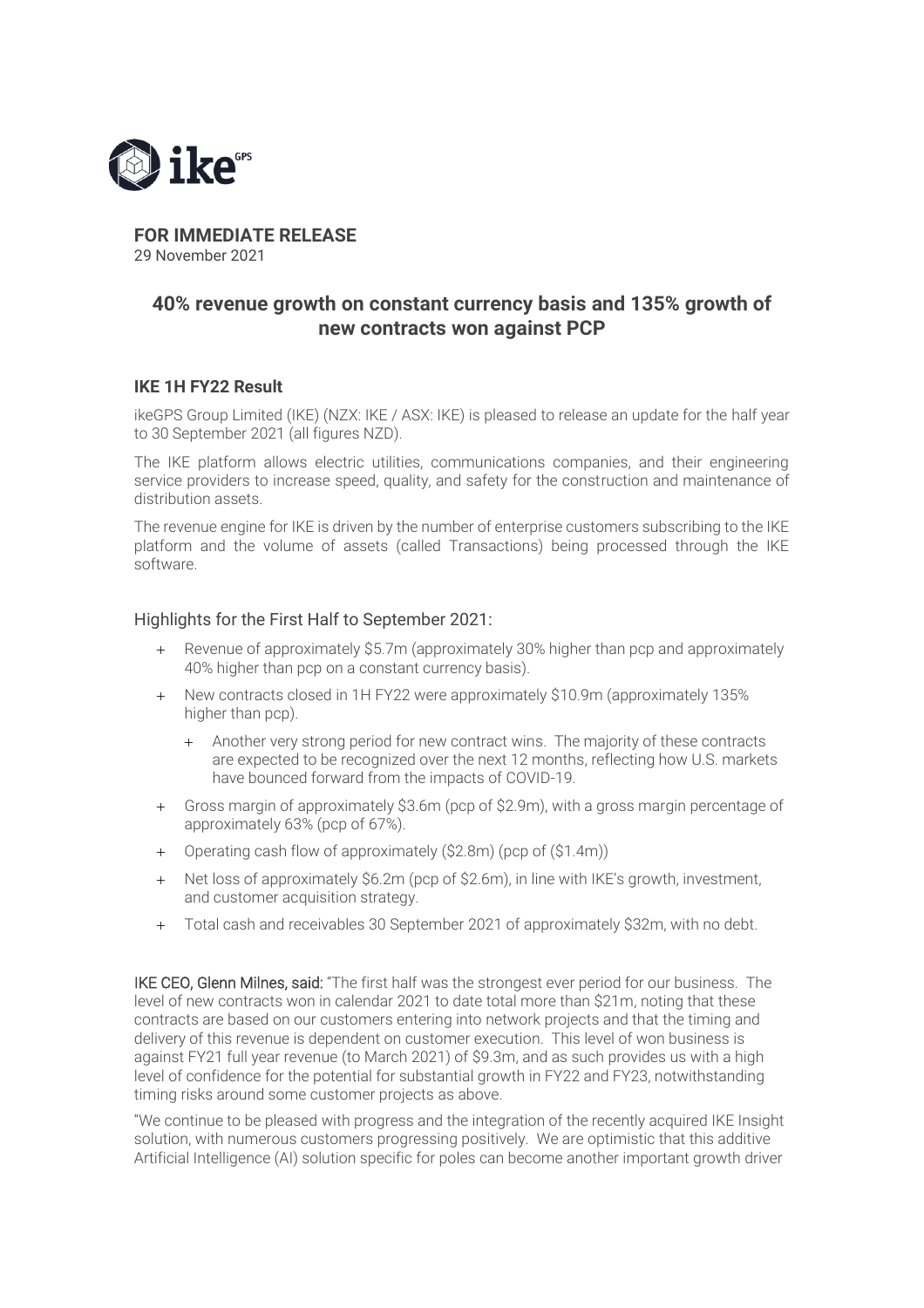for the IKE business and open some new pole-related market segments for the electric utility and communications market."

|                               | <b>1H FY22</b> | <b>PCP (1H FY21)</b> | % Change |
|-------------------------------|----------------|----------------------|----------|
| <b>Platform Transactions</b>  |                |                      |          |
| # of billable transactions    | 160k           | 27k                  | +493%    |
| Platform transaction revenue  | \$2.3m         | \$1.1m               | $+109%$  |
| Gross Margin                  | \$1.0m         | \$0.3m               | $+233%$  |
| Gross Margin %                | 43%            | 27%                  |          |
| <b>Platform Subscriptions</b> |                |                      |          |
| # of enterprise customers     | 308            | 270                  | $+14%$   |
| Platform subscription revenue | \$2.5m         | \$2.3m               | $+9%$    |
| Gross Margin                  | \$2.1m         | \$2.2m               | $-5%$    |
| Gross Margin %                | 84%            | 96%                  |          |
| <b>Hardware &amp; Other</b>   |                |                      |          |
| Hardware & Services revenue   | \$1.0m         | \$1.0m               | $+0\%$   |
| Gross Margin                  | \$0.5m         | \$0.4m               | $+25%$   |
| Gross Margin %                | 50%            | 40%                  |          |

The momentum across the business is set out in the charts and tables below:



# **O**ike®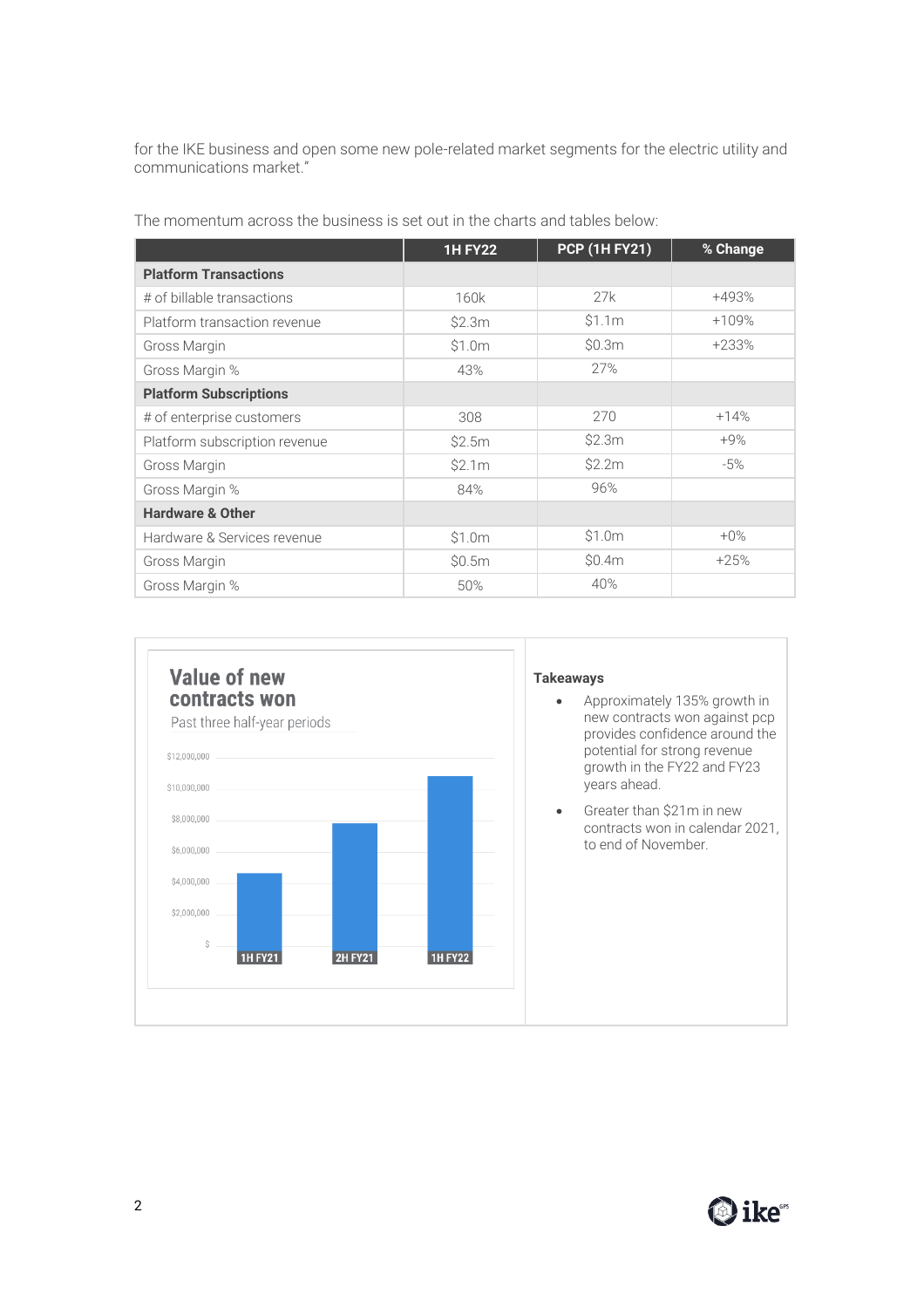

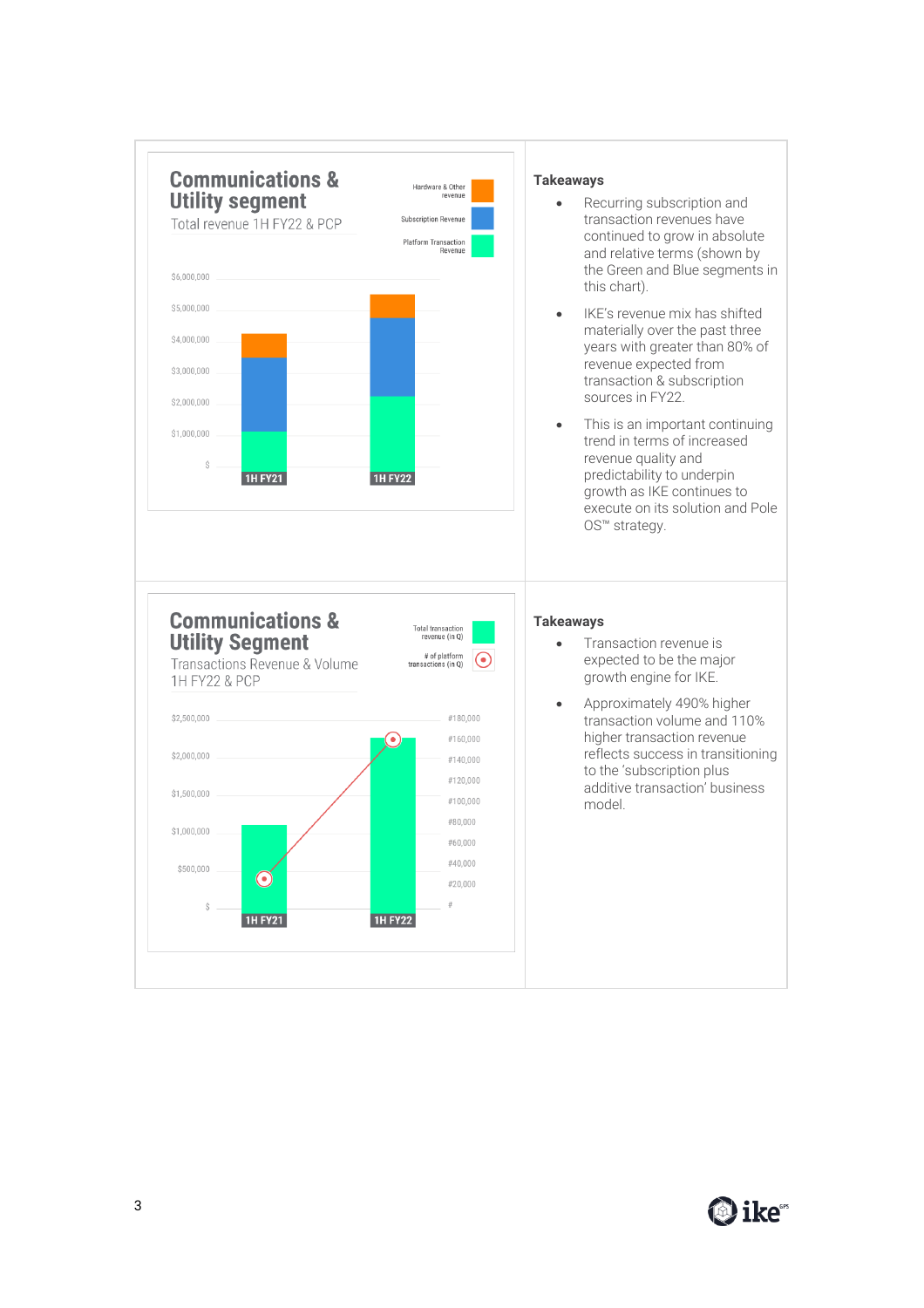

#### **Outlook**

- + The record level of new contracts won year-to-date points to a strong forward revenue growth profile.
- + IKE's sales opportunity pipeline has also developed robustly over the past two quarters.
	- IKE's focus for 2H FY22 (period to March 2022) continues on three core themes:
		- + The delivery of contracts to recognize revenue from contracts in place,
		- + The extension of revenue opportunities from existing customers, and
		- + Building further market proof points behind the recently acquired AI-software business, IKE Insight.

#### *Customer and market commentary*

- IKE targets sales into North America's approximately 200 communications companies, approximately 3,000 electric utilities, and their approximately 1,000 engineering service providers (ESP). Once a customer, IKE then aims to embed and expand the use of IKE solutions inside of these accounts.
- + Several customer wins and subsequent expansion examples, where both electric utility and communications accounts have grown from tens to hundreds of thousands and then to millions of dollars, help point to the potential network effects from operating across these related customer groups, and the larger future revenue opportunities that can arise over time.
- + Market tailwinds continue to support the growth potential of the IKE business in North America.
	- + An additional US\$60b of investment into broadband network development, as part of the Biden administration's \$1 trillion Infrastructure bill, is additive to more than US\$350b forecasted to be invested into fibre and 5G infrastructure over the next five plus years as a baseline.
	- + Additionally, more than 3,000 electric utilities are needing to address the challenges of network strengthening and maintenance,

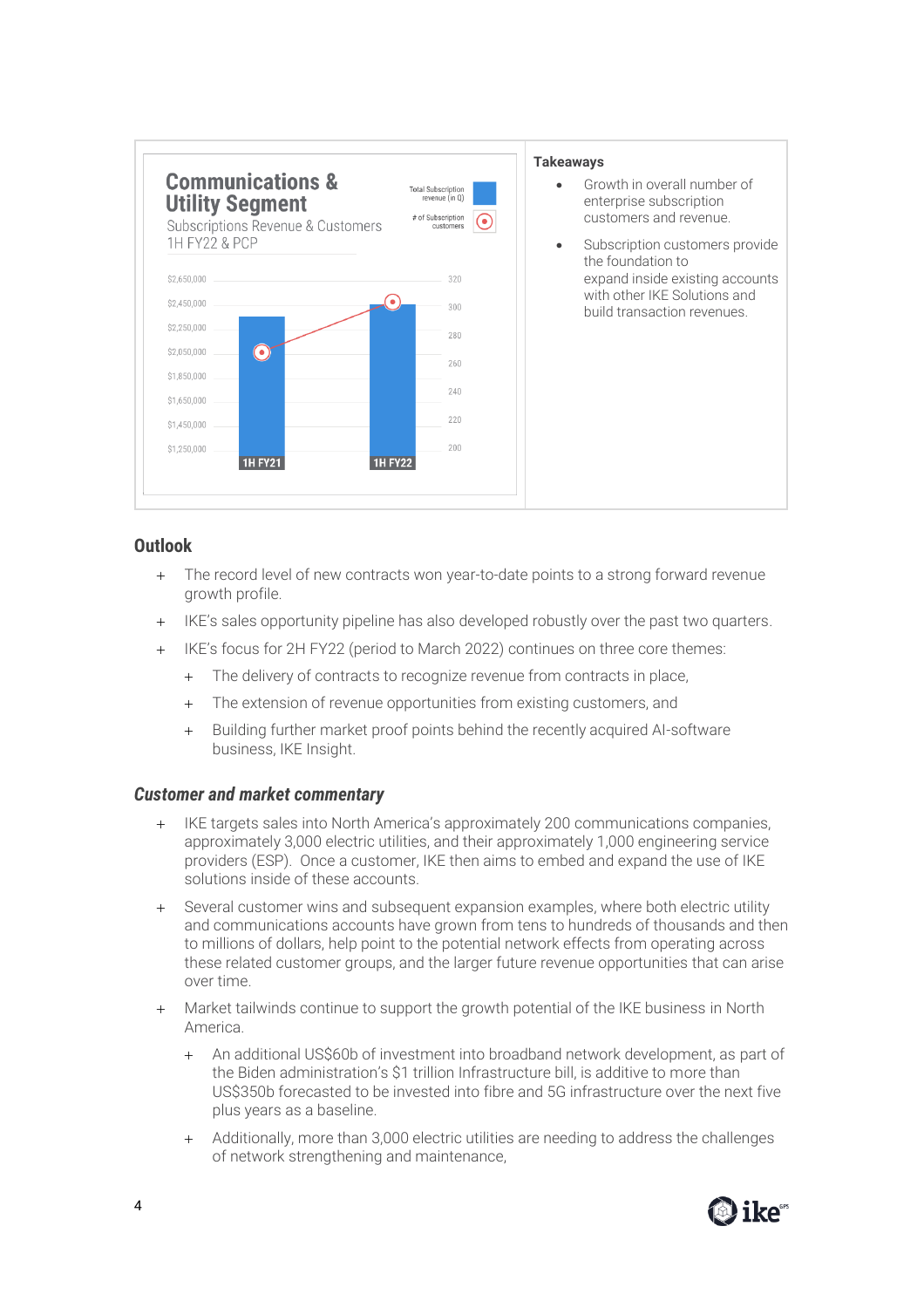+ IKE solutions deliver network construction and maintenance processes that are faster, safer, and to a higher quality data standard.

ENDS